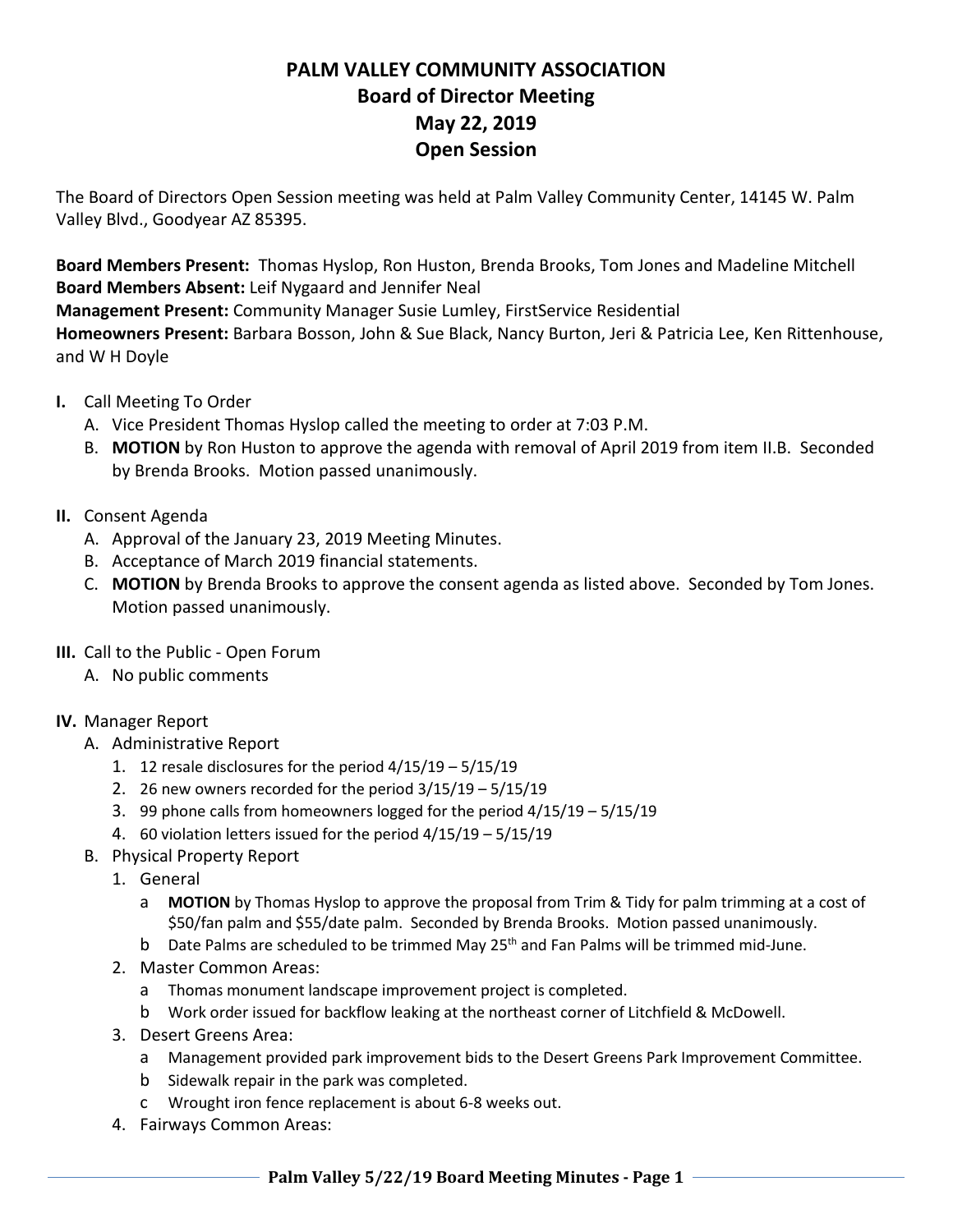- a Streets were swept the  $1^{st}$  &  $3^{rd}$  Thursday.
- 5. Palmilla Common Areas:
	- a Found the problem with Palmilla entry gate standing open was a result of the median side gate getting stuck on the curb. The gate company reset the limits so the gate would not open so wide, but the setting would not hold. Control board was replaced to correct the problem.
	- b Streets were swept the  $3<sup>rd</sup>$  Thursday of the month.
	- c Sidewalk repair completed near the playground.
	- d Monthly inspection and cleaning of the play equipment was completed.
	- e 3 x/wk pool service this month.
- 6. City of Goodyear Maintained Areas:
	- a Work order for irrigation along Palm Valley Blvd hitting homeowner wall. The City found the problem was homeowner irrigation damaging the wall.

## **V.** Old Business

- A. Homeowner Follow Up from Previous Meeting
	- 1. Homeowner Sandie Cannon would like the pool area lighting project moved up on the priority list, and reported a violation for a basketball goal, a violation for lattice and requested an update on the home in Palmilla Lakes that is painted the wrong color. *Response: Followed up open violations for the basketball goal and lattice. The Board will discuss next steps for the home painted the wrong color. The pool committee will meet to discuss pool area lighting.*
	- 2. Homeowner John Wood reported concerns with the new asphalt on La Reata in Desert Greens. *Response: Management reported to City of Goodyear and notified the homeowner. Note: City of Goodyear owns and maintains the streets and any asphalt concerns should be reported to the city.*
	- 3. Homeowner Libby Mantz inquired if the issue with Palmilla gate has been resolved. *Response: This issues should now be resolved.*
	- 4. Homeowner Dawn Conley expressed concerns regarding violation enforcement. In Palmilla Lakes cluster home area she sees issues with people parking on the pavers, trash cans left out, basketball goal left out, and bulk pick up out too early. *Response: Management followed up open violations. The current agreement between the association and management is a violation inspection of ¼ of the Palm Valley Community each week, so the entire community is inspected over a one month period.*
	- 5. Homeowner Ricardo Wise reported a couple of new homeowners near him leaving trash cans stored in view. *Response: Management issued violation notices for trash cans and notified the homeowner.*
	- 6. A homeowner inquired who is responsible for weeds in mailbox areas, specifically on Wilshire near 138th Avenue. *Response: Management followed up the open violation and the area has now been cleaned up.*
	- 7. Homeowner Brian Hurst explained that he received a violation for view fence maintenance in February 2018. He addressed the needed maintenance and received another notice in October 2019. He would like to know how to advise that the work outlined in a violation notice has been completed. *Response: Homeowners can utilize the form at www.palmvalleyphase1hoa.com or send an email to PalmValley@fsresidential.com to report a violation has been cured.*
- B. Homeowner Survey
	- 1. The Board would like to utilize the association website to send a survey later this year.
	- 2. **MOTION** by Brenda Brooks to approve the expense of \$40/year to add quick poll service to the website. Seconded by Ron Huston. Motion passed unanimously.
	- 3. The Board would like management to check with other communities to see what questions they are asking on homeowner surveys and add this topic to the September meeting agenda.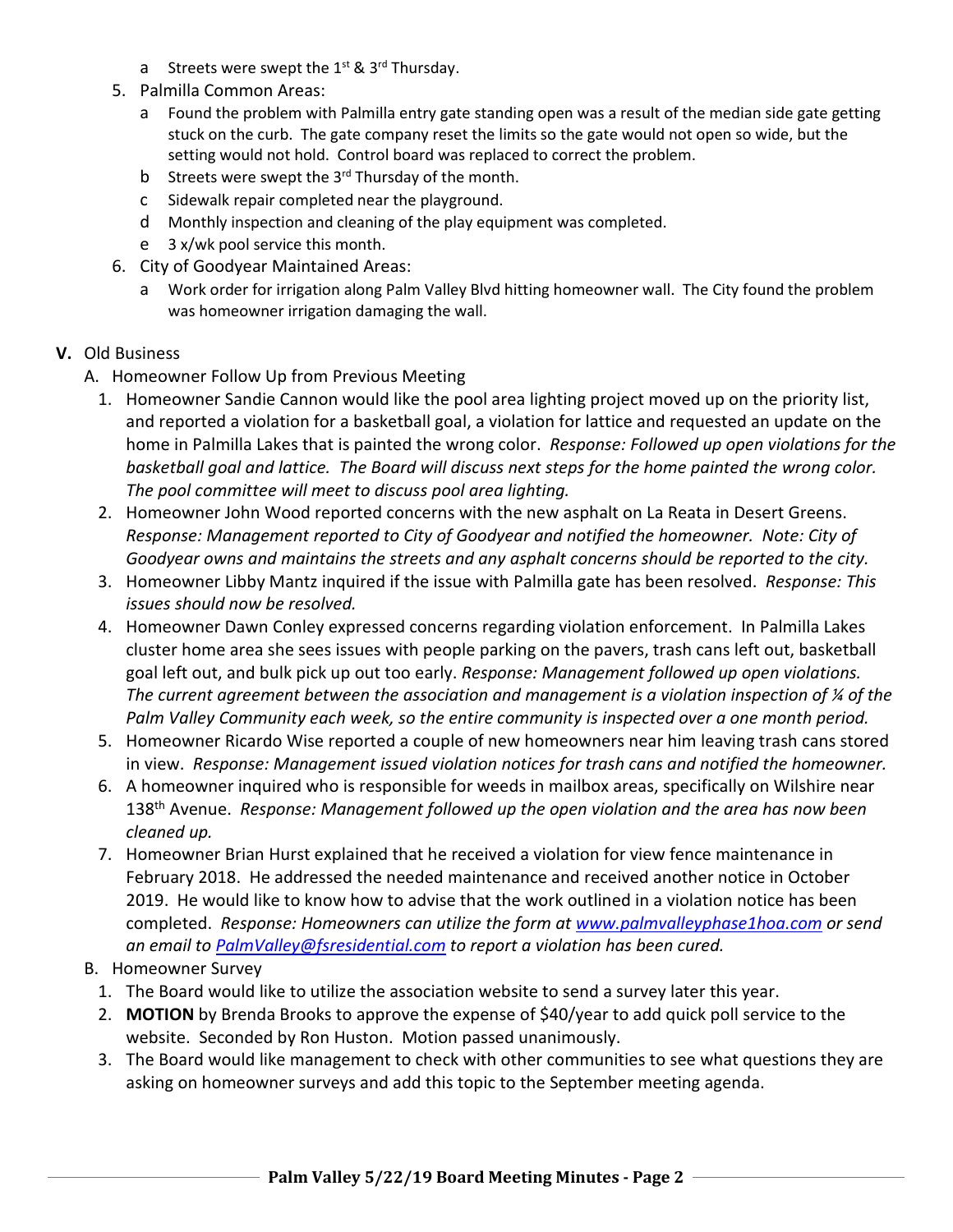- **VI.** New Business
	- A. Annual Contract Review Management
		- 1. **MOTION** by Tom Jones to continue the current contract with FirstService Residential. Seconded by Brenda Brooks. Motion passed unanimously.
	- B. Annual Contract Review Landscape
		- 1. The Board would like this topic moved to the October meeting agenda.
	- C. Annual Contract Review Street Sweeping
		- 1. **MOTION** by Tom Jones to continue the current contract with Sundance Sweeping. Seconded by Brenda Brooks. Motion passed unanimously.
		- 2. Fairways is swept the 1<sup>st</sup> & 3<sup>rd</sup> Thursday of the month and Palmilla is swept the 3<sup>rd</sup> Thursday of the month.
		- 3. The Web Editor will send an email blast reminder the Friday and Monday before each sweep.
	- D. Annual Contract Review Patrol
		- 1. **MOTION** by Tom Jones to continue the current contract with Community Action Service for 6 random patrols per month between the hours of midnight and 5am. Seconded by Brenda Brooks. Motion passed unanimously.
	- E. Discuss Electronic Voting for Annual Meeting
		- 1. Cost for electronic voting is about \$1200. This is about the same price as voting by mail.
		- 2. Web Editor to look into the possibility of sending ballots electronically through the website with the ability to see who submitted a ballot.
		- 3. Web Editor to send a poll to homeowners to see if people would prefer to vote electronically or by mail for the annual meeting.
	- F. Appointment of Horizons Ad-hoc Park Improvement Committee
		- 1. **MOTION** by Thomas Hyslop to approve Horizons Ad-hoc Park Improvement Committee Guidelines and to appoint Ken Rittenhouse, Tim Roles and to the Committee, with Ken as chairman. Seconded by Brenda Brooks. Motion passed unanimously.

## **VII.**Committee Reports

- A. Architectural Committee Report
	- 1. The Committee met April 10<sup>th</sup> to and reviewed two submittals.
	- 2. The Committee continues to follow up house paint violations. There is 1 open violation from the 2017 House Paint group and 11 open for 2019.
	- 3. The committee generally meets the  $4<sup>th</sup>$  Monday of the month on an as-needed basis. Next meeting is planned for Monday, September 23, 2019, 3:00 P.M. at Palm Valley Community Center.
- B. Finance Committee Report
	- 1. The Committee reviews financial statements electronically and meets on an as-needed basis.
- C. Landscape Committee Report
	- 1. Date palms scheduled for trimming May  $25<sup>th</sup>$  and fan palms mid-June.
- D. Palmilla Pool Committee Report
	- 1. Pool service this month is 3x/week.
	- 2. The Committee will meet to further discuss pool area lighting.
- E. Desert Greens Park Improvement Ad-hoc Committee Report
	- 1. Committee is reviewing bids for replacement of playground sand with wood chips, replacement of table, bench and trash can, and the addition of exercise equipment.
	- 2. Wrought iron fence replacement is 6-8 weeks out.
	- 3. Sidewalk repair has been completed.
	- 4. Painting has been completed.
- F. Web Editor Report